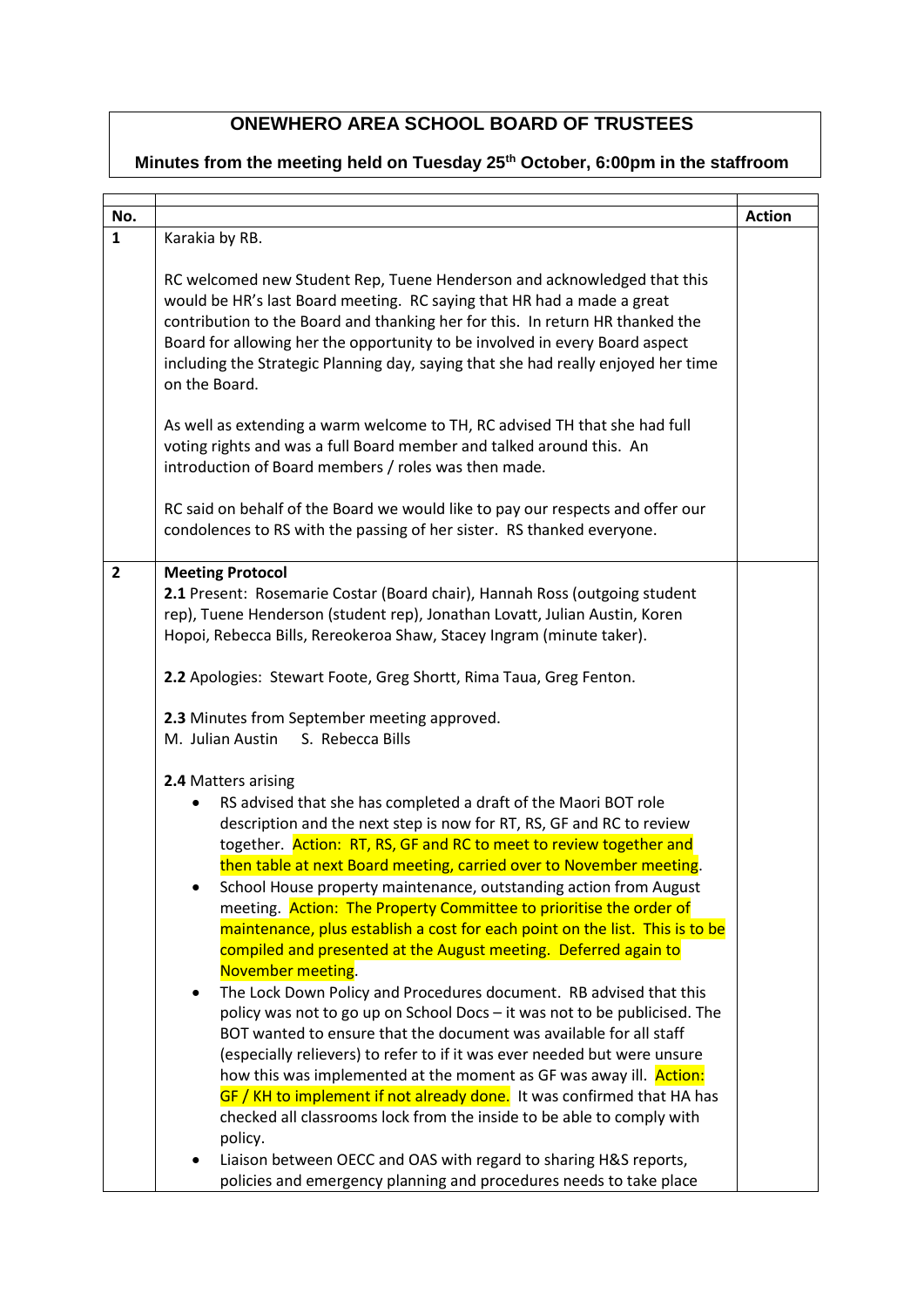|   | once this policy is finalised. Action point: The Emergency Planning and               |  |
|---|---------------------------------------------------------------------------------------|--|
|   | procedures document to be ratified this meeting, GF to now make                       |  |
|   | contact with OECC around this and report back November meeting.                       |  |
|   | Sponsorship around team uniform / clothing. KH advised awaiting<br>$\bullet$          |  |
|   | sample to come through. Action: KH to follow up sample with RP and                    |  |
|   | update Board next meeting.                                                            |  |
|   | The Board agree to ratify the Emergency planning and procedures policy<br>$\bullet$   |  |
|   | now that the Lockdown policy has been completed / ratified.                           |  |
|   | M. Julian Austin S. Rebecca Bills                                                     |  |
|   | Action: RB to submit this policy to School Docs.                                      |  |
|   | KH confirmed that the mud pit accumulating down the back of the school<br>٠           |  |
|   | across to the automotive shed has been resolved.                                      |  |
|   | CARRY OVER TO NOV: GF has been awarded the sabbatical in term 3 of<br>$\bullet$       |  |
|   | 2017 that he had applied for. KH to cover GF for his sabbatical leave.                |  |
|   | Action: GF to then look at the next tier down to cover KH and put plan in             |  |
|   | place.                                                                                |  |
|   | CARRY OVER TO NOV: GF presented the proposal for the tracking of                      |  |
|   | students on buses. Talked through the pros and cons of using a smart                  |  |
|   | phone versus a barcode scanner. GF talked through how this would be                   |  |
|   | linked with Kamar. Action required: GF to keep Board updated with                     |  |
|   | progress and potential of this program / software.                                    |  |
|   | JL advised that the Asset Register was completed last Friday. Action: JL<br>$\bullet$ |  |
|   | now to summarise for SE, then SE to submit to Edtech.                                 |  |
|   | The resolutions need to be minuted in the Health & Safety committee                   |  |
|   | meeting minutes to record what has been done to eliminate the risk /                  |  |
|   | issue. Need to mitigate risk as reasonably practical. Action required:                |  |
|   | Health & Safety committee to document in minutes. Carried over as no                  |  |
|   | change to current template - GS to provide.                                           |  |
|   | RB confirmed that the minor amendments to the Crisis Management                       |  |
|   | policy had been made and then the policy submitted to School Docs.                    |  |
|   | There was a discussion around the Health & Safety committee report                    |  |
|   |                                                                                       |  |
|   | requiring more details – eg: action taken, date and by whom. Action: GS               |  |
|   | to provide a new template encompassing more detail for the H&S                        |  |
|   | committee to use.                                                                     |  |
|   | Updating the community on the new vision: KH advised that the boards                  |  |
|   | displaying this on for the Production night were not done in time,                    |  |
|   | however KH had done a big reveal to the staff. SI confirmed that the                  |  |
|   | detail was put in the school newsletters (week 1 and 2) of term 4. RB                 |  |
|   | confirmed detail is on website.                                                       |  |
|   |                                                                                       |  |
|   |                                                                                       |  |
|   | 2.5 Declaration of interests - nil.                                                   |  |
| 3 | <b>Strategic decisions</b>                                                            |  |
|   | 3.1 Education Outside the Classroom policy being reviewed. KH advised                 |  |
|   | currently 2 members of staff (KC and SG) are completing PD on this area and           |  |
|   | reviewing policy at same time to give feedback to the Board. Action: GF to            |  |
|   | present feedback from SG / KC after they have completed PD. A discussion then         |  |
|   | took place around police vetting, JL making a suggestion that at the beginning of     |  |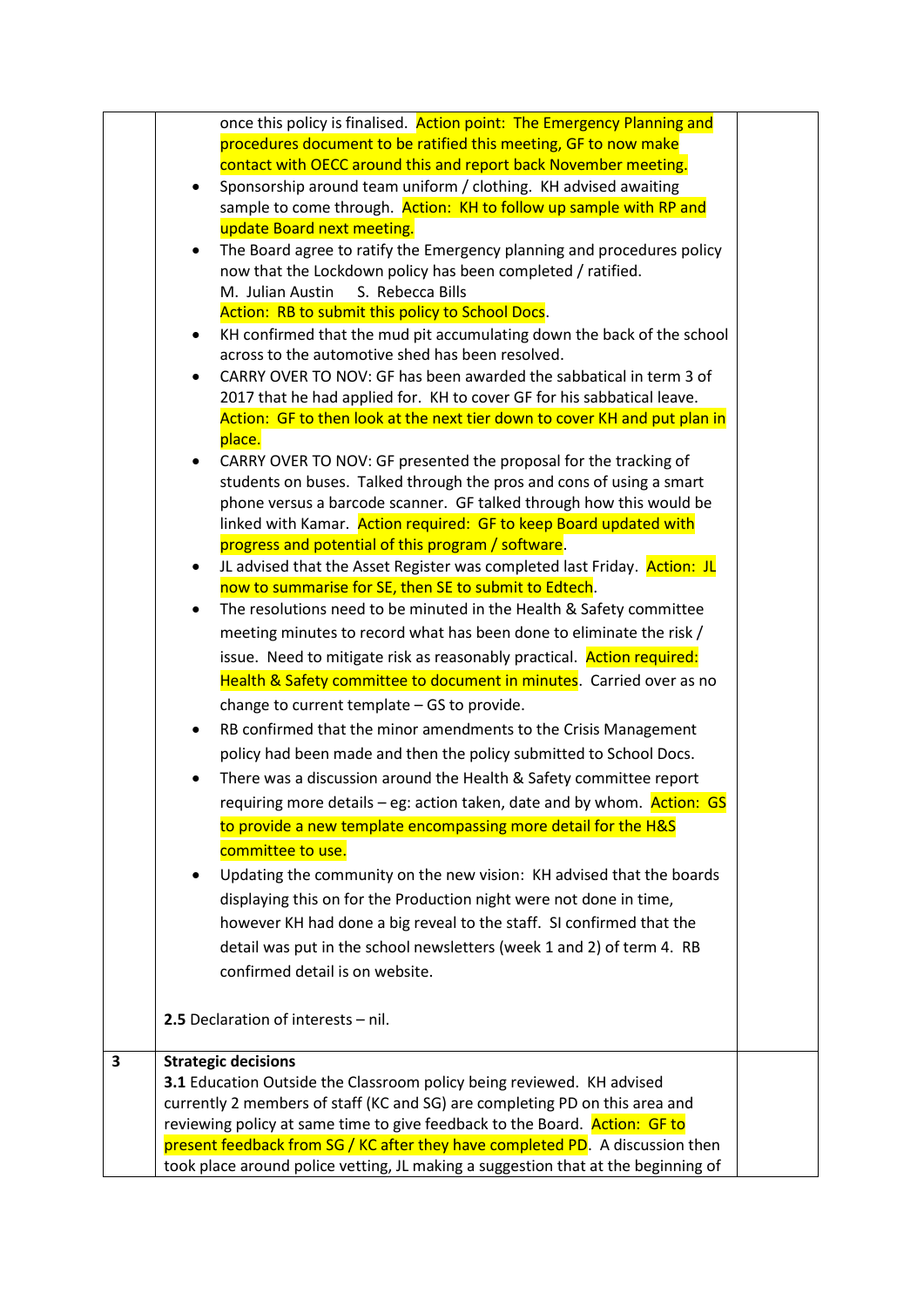|                         | the year that anybody who is intending on attending camps, volunteering,                                                        |  |
|-------------------------|---------------------------------------------------------------------------------------------------------------------------------|--|
|                         | coaching (anybody spending significant time at school or on trips) should                                                       |  |
|                         | complete forms and police vetting in preparation for the year. Action: SI and RC                                                |  |
|                         | to review police vetting.                                                                                                       |  |
|                         |                                                                                                                                 |  |
| $\overline{\mathbf{4}}$ | <b>Strategic discussions</b>                                                                                                    |  |
|                         | Principal's report was tabled, GF not at meeting to talk through. RC asked about                                                |  |
|                         | the comment around the school pool (small) detailed in report and the cost                                                      |  |
|                         | involved. SI advised that it was her understanding that this was identified when                                                |  |
|                         | the Thames Blasting came to carry out the work in their quote and found the                                                     |  |
|                         | problem and that the costs were covered in initially what was quoted as the                                                     |  |
|                         | painting would not be required as a result of finding the leak. Therefore no                                                    |  |
|                         | additional cost.                                                                                                                |  |
|                         | There was a discussion around the new reporting template used, NAGs and the                                                     |  |
|                         | rotation of goals being reported on. JA gave the feedback that it would be good                                                 |  |
|                         | to still include the current roll number. Action: GF to add 'Current roll number'                                               |  |
|                         | to his new template moving forward.                                                                                             |  |
|                         | M. Julian Austin<br>S. Rosemarie Costar                                                                                         |  |
|                         |                                                                                                                                 |  |
| 5                       | <b>Monitoring</b>                                                                                                               |  |
|                         | 5.1 Finance report tabled.                                                                                                      |  |
|                         | JL talked more on the Assets Register audit completed last Friday. JL's                                                         |  |
|                         | recommendation is to complete this every 3 years. He also suggested setting up                                                  |  |
|                         | an Asset suspense code. JA advised Xero can do this. Action: JL / SE to look into<br>Xero input once we are using this program. |  |
|                         | JL advised that a better way of locating assets is needed. It was suggested that if                                             |  |
|                         | the barcode scanner goes ahead for the bus tracking system that this could                                                      |  |
|                         | potentially be used. Action: Alternative solution to be implemented if barcode                                                  |  |
|                         | scanner not introduced.                                                                                                         |  |
|                         | JL advised that some old uniform had been found in the uniform room, this was                                                   |  |
|                         | not current uniform and had no school logo. Action: Sell off as clothing, funds to                                              |  |
|                         | uniform code.                                                                                                                   |  |
|                         | RC asked what the explanation of 'additional costs with 2015 annual accounts'                                                   |  |
|                         | was? Action: SI to clarify with Edtech.                                                                                         |  |
|                         | RC asked why we changed telephone companies if we are paying more. The                                                          |  |
|                         | problem with the old phone system / company was discussed. Old system was                                                       |  |
|                         | obsolete and required upgrading.                                                                                                |  |
|                         | RC asked about the comment Edtech had made under Consumables around 'no                                                         |  |
|                         | lease cost - higher meterage'. JA gave an update on some findings with Fuji                                                     |  |
|                         | Xerox service agreements and potential issues. Action: GF to review service                                                     |  |
|                         | agreement. SI to send copy to JA.                                                                                               |  |
|                         | RC asked what 'risk management' referred to, JA clarified as being insurance.                                                   |  |
|                         | RC asked about the repairs and maintenance including the portacom hireage.                                                      |  |
|                         | Action: GF to clarify if this is to be included here or project costs and an                                                    |  |
|                         | adjustment made accordingly if required. Also the portacoms for the                                                             |  |
|                         | $international students should not be here – SE to check these have not been$                                                   |  |
|                         | included.                                                                                                                       |  |
|                         | RC asked around the high percentage under 'Contractors & Consultancy',                                                          |  |
|                         | commentary states it includes 10 Year Plan costs. Action: SI to speak to Kaaren                                                 |  |
|                         | about a better / clearer way of declaring funded expenditure.                                                                   |  |
|                         | JA raised that the Depreciation this year had an annual budget of \$50,000, last                                                |  |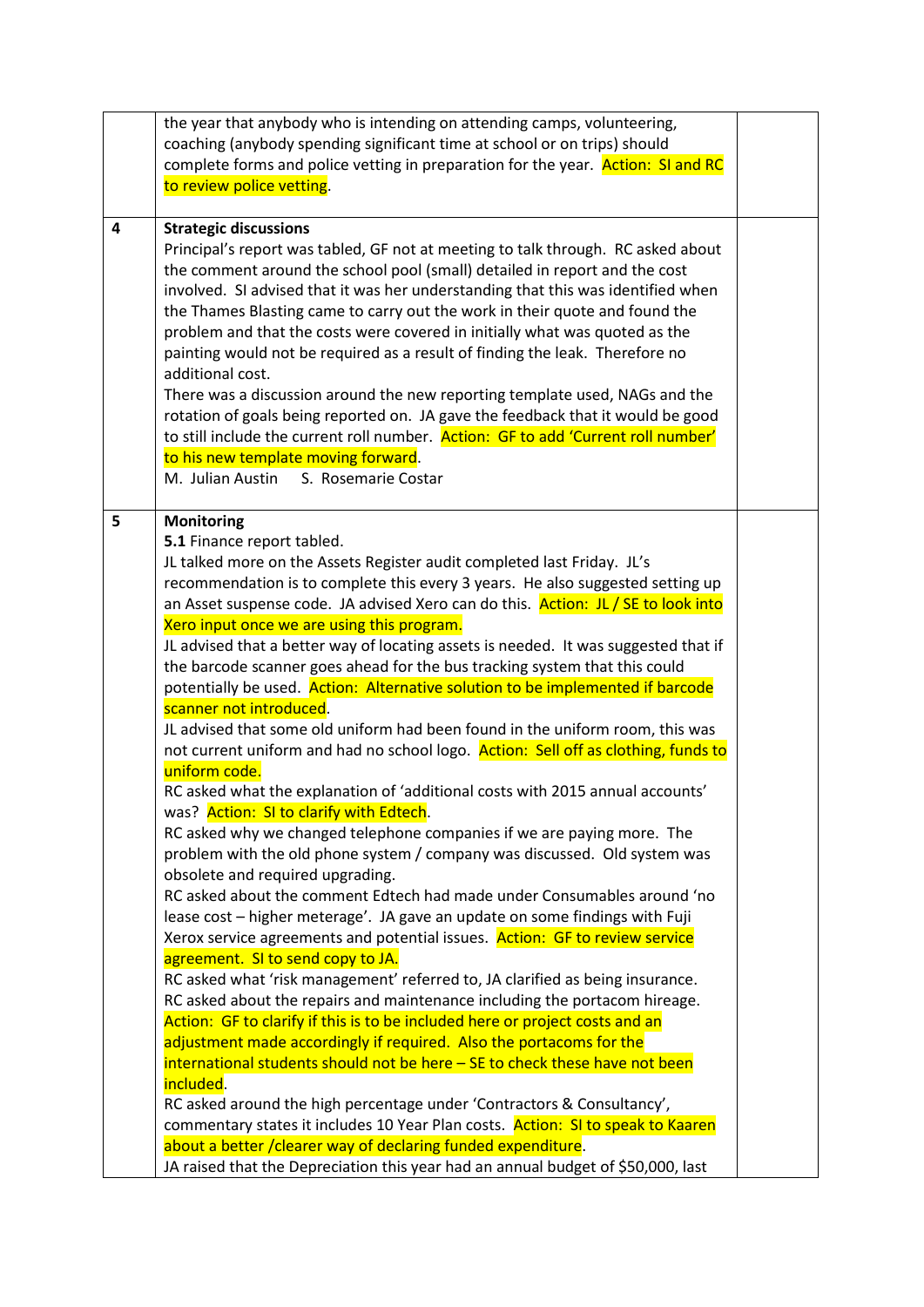years actual was \$80,000, JA suggested doing an adjustment now of \$30,000 to budget up. If not this could potentially have an effect on the P & L. Action: SI to raise with Edtech. JA also suggested that we need a Balance Sheet budget for approval at the next BOT meeting. Action: SI to obtain from Edtech. M. Jonathan Lovatt S. Julian Austin **5.2** Staff report was tabled as read. M. Rebecca Bills S. Jonathan Lovatt **5.3** Student Rep report was tabled as read. M. Hannah Ross S. Rosemarie Costar **5.4** A verbal Maori Report was given by RS. RS updated everyone on the Eat & Greet evening to be held on Tue 1<sup>st</sup> November 2016 at Te Kotahitanga Marae, 6:30pm start. This was to encourage kura whanau to come and meet one another and encourage interactions with BOT, school and each other. RS advising at this event she would like to run one little workshop, she may be able to get a computer to give away as a prize to help get participation in the workshop. RS advised that she has text every Maori whanau about the evening, getting some positive responses back. RS advised this week she will text all again to confirm numbers, should be 130 parents, if they don't have a babysitter she will be telling them to bring baby/kids along. This was their chance to give input / whanau voice. RS would like to ask the following questions in the workshop: 1. What skills / knowledge do you want your children to have? 2. What do you expect OAS to do to achieve? 3. What would you do as a parent to help achieve? RS advised that some parents have said that they have never had a say, schools have trialed this before to get parent feedback. KH asked if staff were required to be at this event as it had not been advertised to staff as yet and they need to be told. It was discussed that both staff and BOT members were invited. Action: KH to advise / notify staff asap. RC asked RS if GF had given her a budget to work with. RS responded that the Marae had said they will pay. RC responded that the Marae had been very generous already. After discussing it was decided that when RS was able to confirm numbers that we need to discuss with GF and agreed to a budget if needed. RS confirming, let's see on numbers and go from there. RS also advised that she will be phoning all families next Monday to remind them again. RC suggested that we set up an attendance register to keep record of this and make inviting of whanau easier moving forward. RC advising that when current Board members have moved on that the database will be record for the school and any new Board/s. RS said she was excited about the event and hoping that we get at least 50 school whanau there. RC suggested that the information be put on the OAS school Facebook page. Action: RB to add. RS then advised another question she would like to ask at the workshop is; What would make a difference to get you turning up to parent / teacher interviews? RC adding that that wasn't just a Maori thing. A discussion then took place around who it was that did actually turn up to parent / teacher interviews. RC then gave the Board an update of the meeting held today with Edith, Marija, RS, KH and herself.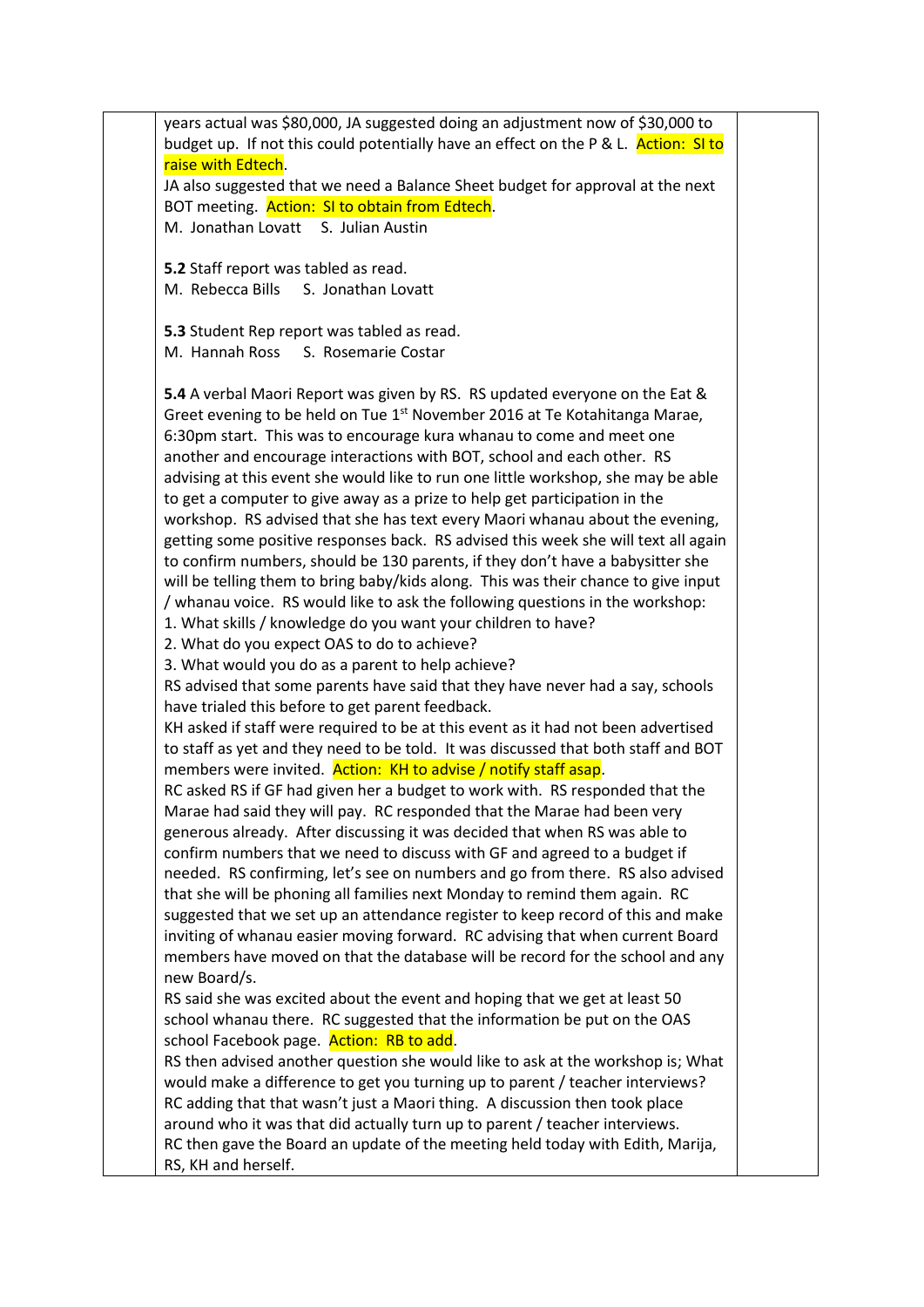|    | 5.5 Health & Safety report tabled.<br>There was a discussion around the template again and the need to have a new<br>one. Point 3 on the report was discussed, RC asking an immediate action was for<br>GF to look into this and ensure this has been resolved. Action: SI to advise GF,<br>GF to investigate / ensure resolved.                                                                                                                                                                                          |  |
|----|---------------------------------------------------------------------------------------------------------------------------------------------------------------------------------------------------------------------------------------------------------------------------------------------------------------------------------------------------------------------------------------------------------------------------------------------------------------------------------------------------------------------------|--|
| 6  | <b>Inward Correspondence</b><br><b>6.1</b> RC read the email from Kidz First Public Health Services re Immunisation<br>Programme 2017.<br><b>6.2</b> NZ Education Gazette – Vol 95 / number $18 - 10$ <sup>th</sup> October 2016.<br>6.3 NZSTA - STA News August 2016, Resene flow chart - brochures handed out.<br>6.4 Novopay letter - Career Allowance Stage 3 for Principal.<br>6.5 Windows 10, Education Brochure.<br>6.6 NZSTA - STA News September 2016, Safety Sign Sales Ltd brochure -<br>brochures handed out. |  |
| 6A | <b>Outwards Correspondence - Nil</b>                                                                                                                                                                                                                                                                                                                                                                                                                                                                                      |  |
|    | <b>General Business</b><br>7.1 It was discussed that if the Global Funding model the Government was<br>proposing went ahead that a policy be put in place to protect the school. The<br>Board saw no problem with it whilst GF was Principal however this measure<br>would be to safeguard for the future. It was agreed that if it did proceed that a<br>policy is to be established by the Board and put in place to avoid abuse of the<br>funding method.                                                              |  |
|    | 7.2 RC asked the question around how we identify Priority Leaners. And then<br>how do we share info as a child moves from year to year? There was a<br>discussion around this. JA asked how attendance was tied in with as well.<br>Action: GF to bring and present info at November Board meeting.                                                                                                                                                                                                                       |  |
|    | 7.3 SI advised that Edtech had sent through the BOT FTE calculation required for<br>the annual accounts. SI advised she has developed a spreadsheet that captures<br>this detail for her to input and SI will provide with the attendance sheet at the<br>start of each meeting for each Board member to complete. This would ensure<br>this was recorded accurately. Action: All Board to complete each meeting.                                                                                                         |  |
|    | 7.4 Voice over IP. Action: Deferred to November meeting due to GF's absence<br>this meeting.                                                                                                                                                                                                                                                                                                                                                                                                                              |  |
|    | RC advised that she had 3 small things to add to discuss this evening if all<br>members were happy to do so. All agreed.<br>RC asked if all Board members had a copy of the Trusteeship A Guide for School<br>Trustees 2016. RS advised she did not have one, RC gave RS a spare copy.<br>Action: SI to supply KH with a copy. RC referred to page 10 under the<br>Governance section (Understanding Governance and Management) and read                                                                                  |  |